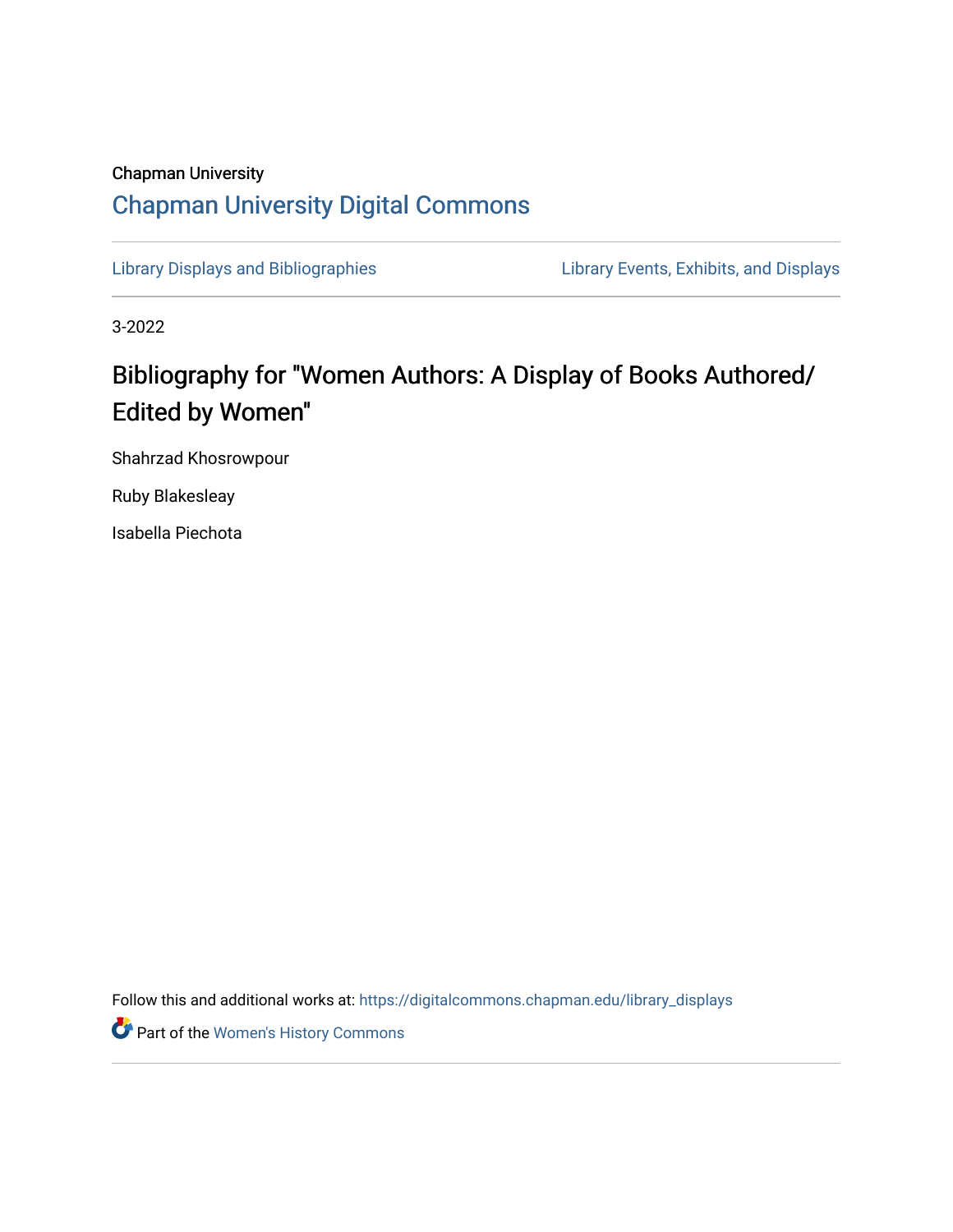

Women Authors: A Display of Books Authored/Edited by Women Librarian Shahrzad Khosrowpour, Ruby Blakesleay'22, Isabella Piechota '25

*Martha Graham's Cold War: the dance of American diplomacy*  Phillips, Victoria GV1785.G7 P55 2020 2nd floor, Social Science Collection

*Postcolonial Love Poem* Diaz, Natalie PS3604.I186 A6 2020 2nd floor, Humanities Collection

*White Houses: A Novel* Bloom, Amy PS3552.L6378 W48 2018 2nd floor, Humanities Collection

*Call Us What We Carry* Gorman, Amanda PS3607.074 A6 2021 2nd floor, Humanities Collection

*Understanding Intercultural Communication / Third Edition* Stella Ting-Toomey and Leeva C. Chung GN345.6 .T57 2022 Circulation Desk (Library Use Only)

*Probability with R: An Introduction with Computer Science Applications* Jane M. Horgan QA76.9.M35 H863 2020 3rd floor, Science & Technology Collection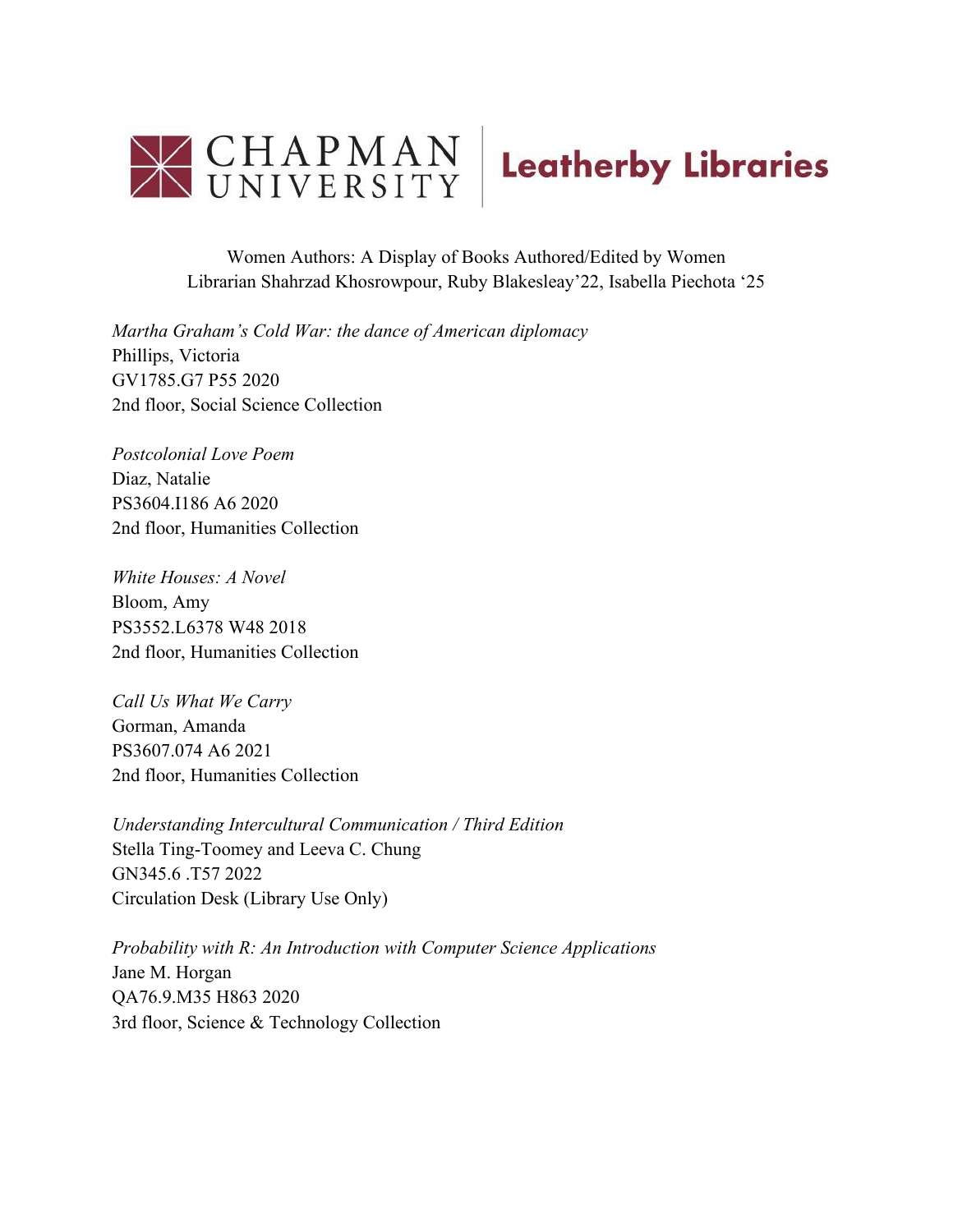*Crafting Short Screenplays That Connect* Claudia Hunter Johnson PN1996 .J62 2000 3rd floor, Film/TV Collection

*So You Want to Sing For a Lifetime* Brenda Smith MT821.S62 2018 3rd floor, Music Collection

*Environmental Justice/ Third Edition* Nadia Ahmad, Rebecca Bratspies, Eileen Guan, Catherine A. O'Neill KF3775 .R43 2020 2nd floor, Social Science Collection

*Environmental Justice In a Moment of Danger* Julie Sze KF3775 .R43 2020 2nd floor, Social Science Collection

*Hands-On Graph Analytics with Neo4j* Estelle Scifo QA166 .S35 2020 3rd floor, Science & Technology Collection

*Huda F Are You?* Huda Fahm PS3608.U3225 H83 2021 3rd floor, Educations Library Muth Collection

*The Magical Reality of Nadia* Catherine R. Daly/ Co-author PS3625.U88 M34 2021 3rd floor, Education Library Muth Collection

*The Running Nose* Marjhan Vasseghi PS3622.A85 R86 2020 3rd floor, Education Library Muth Collection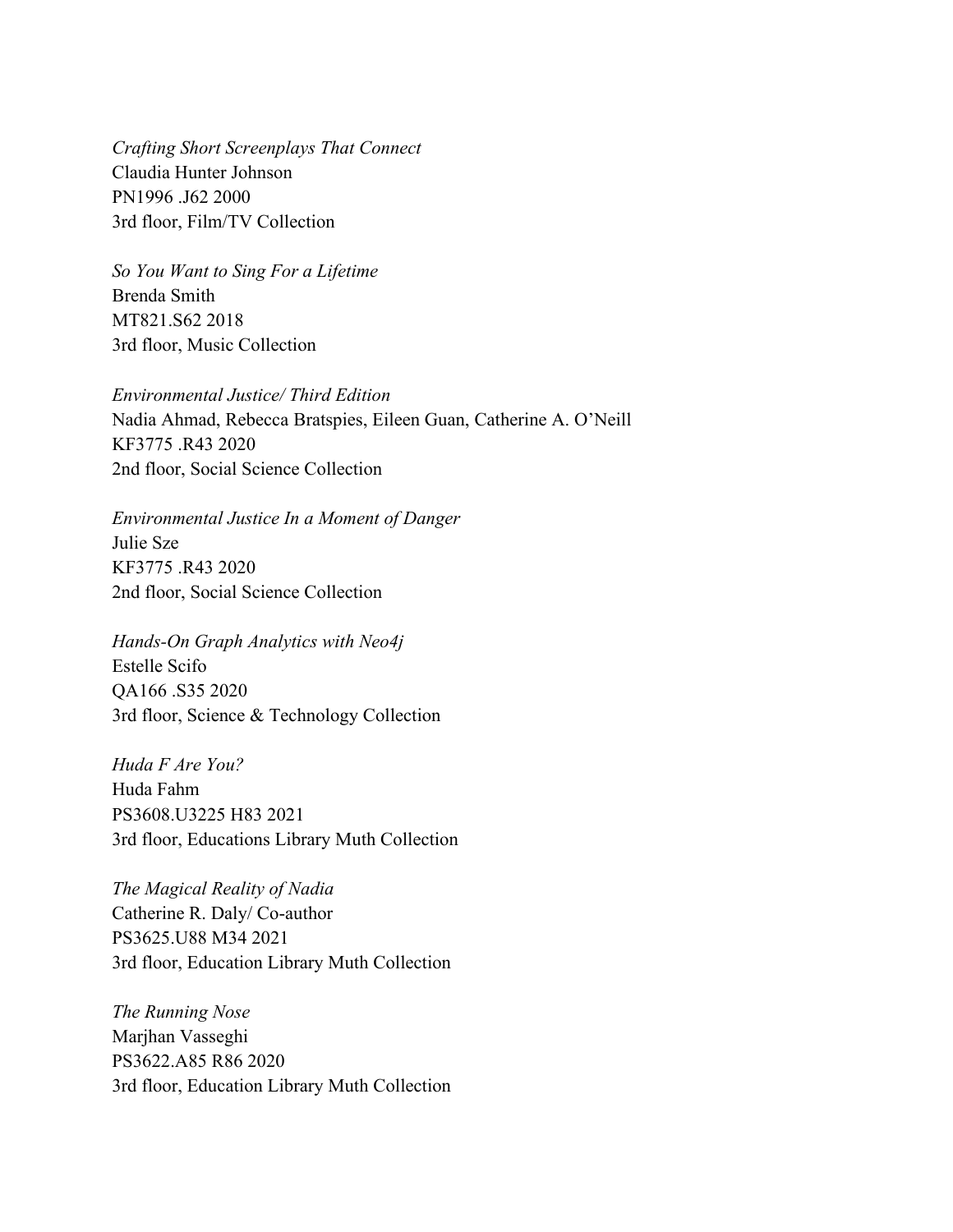*Queen of Physics*  Teresa Robeson/ Hong Kong QC16.W79 R63 2019 3rd floor, Education Library Muth Collection

*The War I Finally Won* Kimberly Brubaker Bradley PS3552.R22765 W365 2017 3rd floor, Education Library Muth Collection

*Malala's Magic Pencil* Malala Yousafzai/ Mingãora (Pakistan) LC2330 .Y6825 2017 3rd floor, Education Library Muth Collection

*Shakespeare In Jest* Indira Ghose/ Germany PR2994 .G483 2022 2nd floor, Humanities Collection

*Best Practices In Designing Courses WIth Open Educational Resources* Olena Zhadko and Susan Ko LB3045.74 .Z53 2020 3rd floor, Education Collection

*Wild Librarian Bakery and Bookstore*  Stacy Russo PS3618.U776 W53 2021 2nd floor, Alumni Collection

*Leonard Bernstein and the Language of Jazz* Katherine Baber ML410.B566 B23 2019 3rd floor, Music Collection

*Library Marketing and Communications* Cordelia Anderson Z716.3 .A58 2020 2nd floor, Social Science Collection